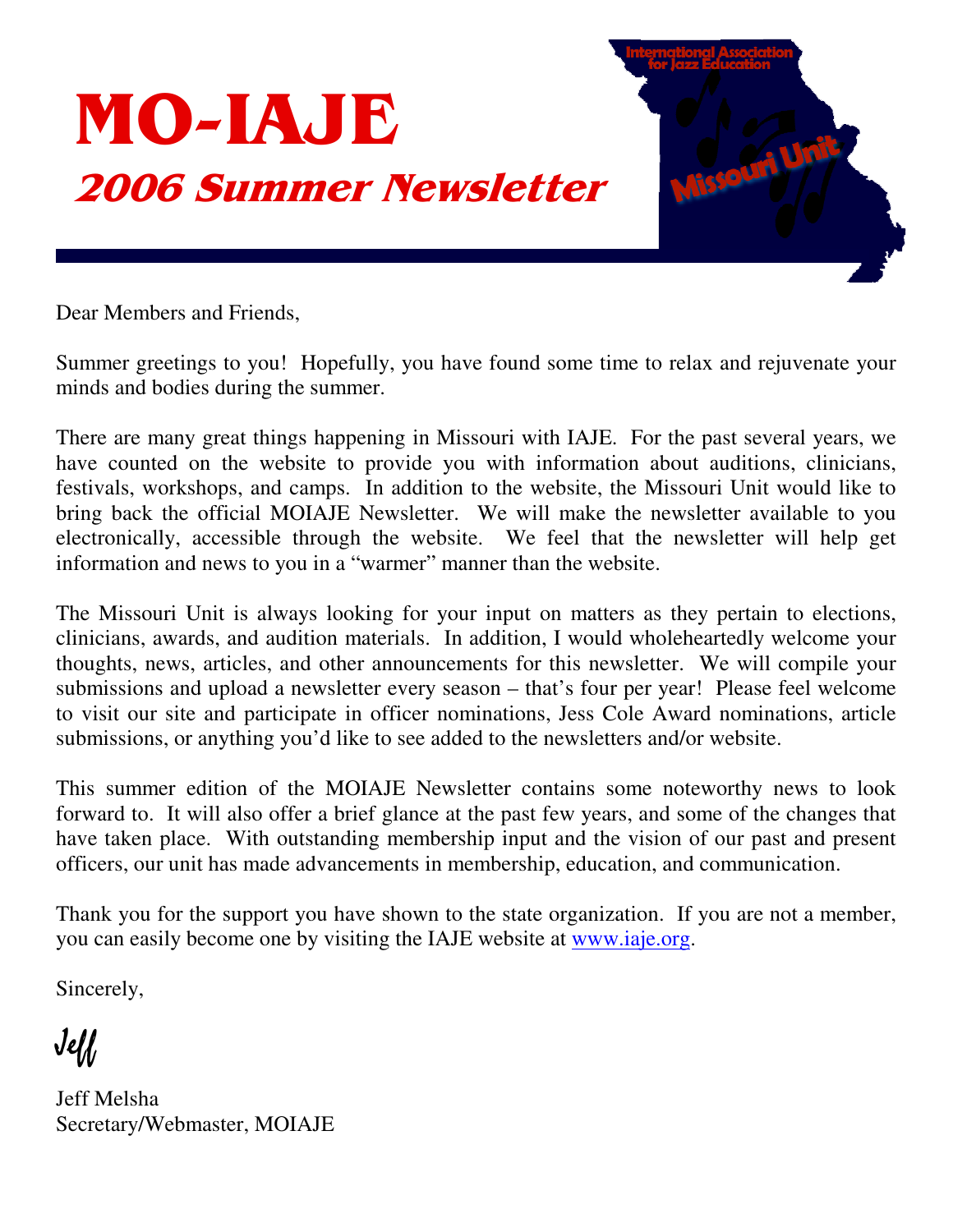### In this Issue...



2006-07 STATE JA22 BAND AUDITIONS 2007 STATE JA22 BAND CLINICIAN 2007 MMEA CONFERENCE JAZZ BAND PERFORMANCES STATE CONSTITUTION AND BY-LAW REVISIONS SELECTING QUALITY LITERATURE FOR YOUR BAND

# 2006-07 State Jazz Band Auditions

We are only a couple of months away from the District and State Jazz Auditions. Your District Coordinators and Jazz Vice Presidents will be communicating specific dates and times with you. The list of materials and requirements can be found on the website, including the links to copies of the audition excerpts of the MOIAJE commissioned chart to be premiered by the 2007 Missouri All State Jazz Ensemble. We are pleased that Rick Stitzel has been commissioned to write this year's chart. Many educators remember having to purchase the commission which wasn't available until very late. We have now posted the audition section of the commission on our website which is really good news for all of us – THANK YOU Rick Stitzel!

Another word of thanks to past presidents Terry Martinez and John Hahn for guiding us all through the audition changes during the past four years. We all knew that there would be some uncomfortable times during these changes, but we are very close to getting most of the little issues worked out. Our mission was to raise the level of improvisation and fulfill the need for new compositions in jazz. I have received phone calls from other states and from a director in Germany who have asked if they could borrow our format and use this system for their auditions!

Should you need assistance with auditions or need another set of the Dave Aaberg etudes, you may contact your district jazz vice president, or email me at jamelsha@sbcglobal.net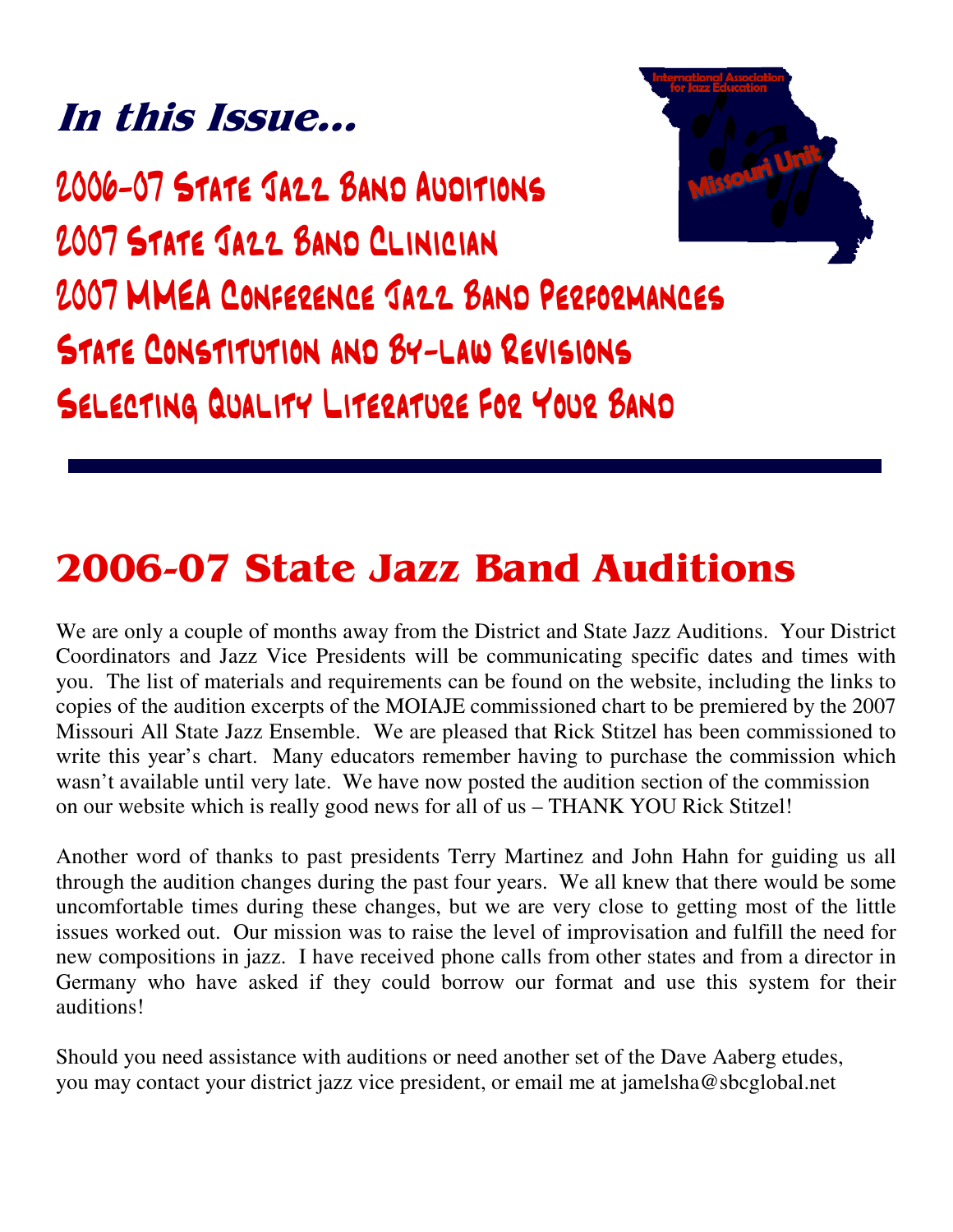#### **Meet the 2007 State Jazz Band Director**

**ANTONIO J. GARCÍA** is a performer, composer/arranger, producer, clinician, educator, and author in both instrumental and vocal genres. An Associate Professor of Music and Director of Jazz Studies at Virginia Commonwealth University, where he directs the Jazz Orchestra I and instructs various jazz courses, he is a past nominee for CASE U.S. Professor of the Year and the

recipient of the Illinois Music Educators Association's 2001 Distinguished Service Award. García has performed as trombonist, bass trombonist, or pianist with 70 major artists including Ella Fitzgerald (50 concerts), Phil Collins (30-concert U.S./European tour), and Mel Tormé (20 concerts) and at such venues as Carnegie Hall, Royal Festival Hall, and the Montreux, Nice, North Sea, Pori (Finland), New Orleans, and Chicago Jazz Festivals. A Bach/Selmer clinician/soloist and avid scat-singer, he has received grants from Meet The Composer, the Thelonious Monk Institute, The Commission Project, the Council for Basic Education, The Wolf Trap Foundation for the Performing Arts, and others. He is Associate Jazz Editor for the International Trombone Association *Journal*, Past Editor of the International Association for Jazz Education *Jazz Education Journal*, Past President of IAJE-IL, Board member of The Midwest Clinic and previously of the Illinois Coalition for Music Education, and is Co-



Editor/Contributing Author of *Teaching Jazz: A Course of Study.* His articles have been widely published; and his compositions have been published by Kjos, Kendor, Doug Beach, Walrus, UNC Jazz Press, Three-Two Music, and his own company. Visit his web site at <www.garciamusic.com>.

### **2007 MMEA Jazz Performances**

Congratulations to the following groups who have been selected to perform at the 2007 MMEA Conference:

*Lindbergh High School – Bob Spiegelman, Director Webster University – Mike Parkinson and Jim Martin, Directors The Gateway City Big Band – Stan Minor, Director*